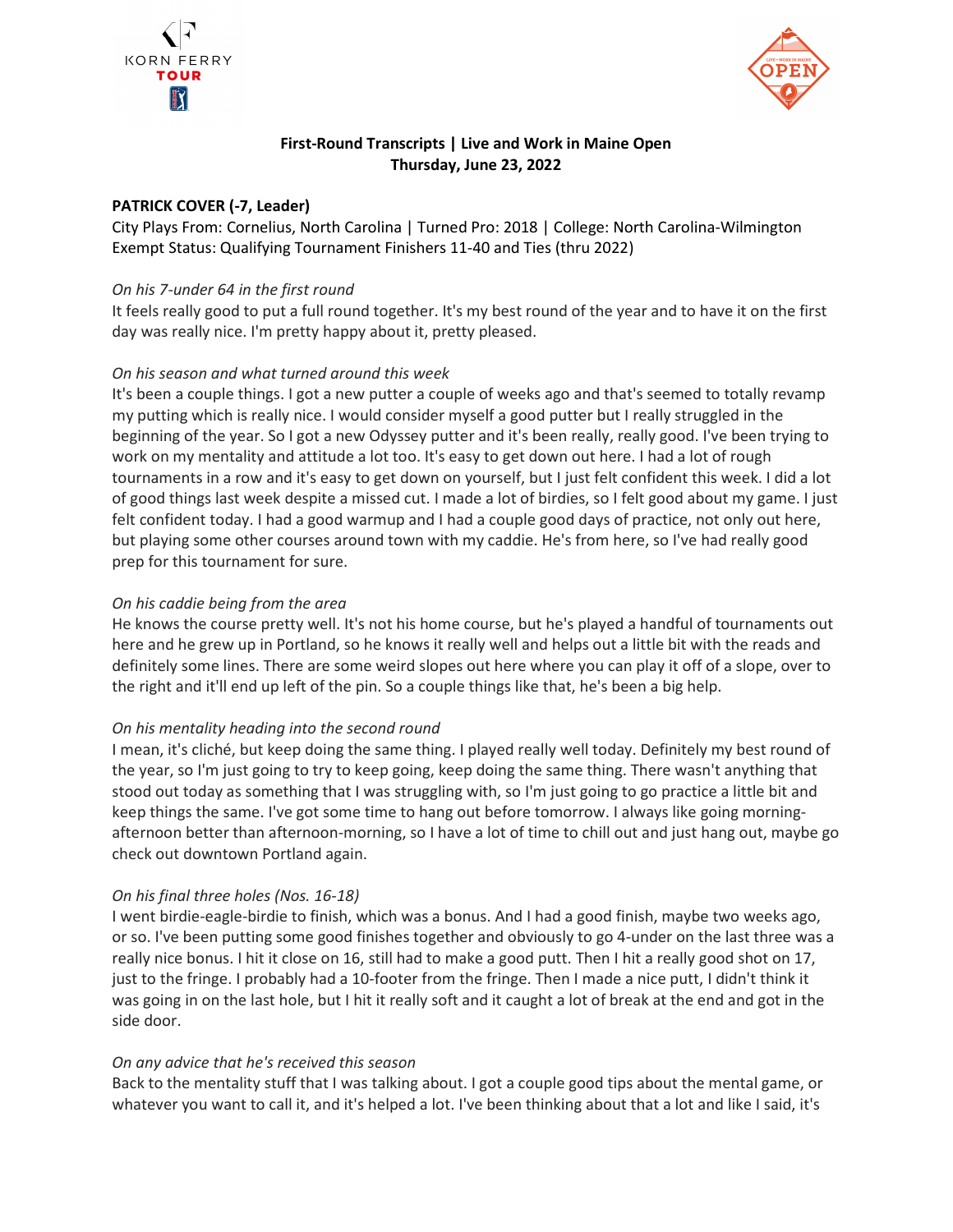



easy to get down on yourself when you're not playing well but you're not as far away as you think you are. It's been right there, it's just been a couple rough tournaments. When you don't play well on the front nine or the first 15 holes, the weeks can get pretty short, so it's really nice to start off the tournament strong.